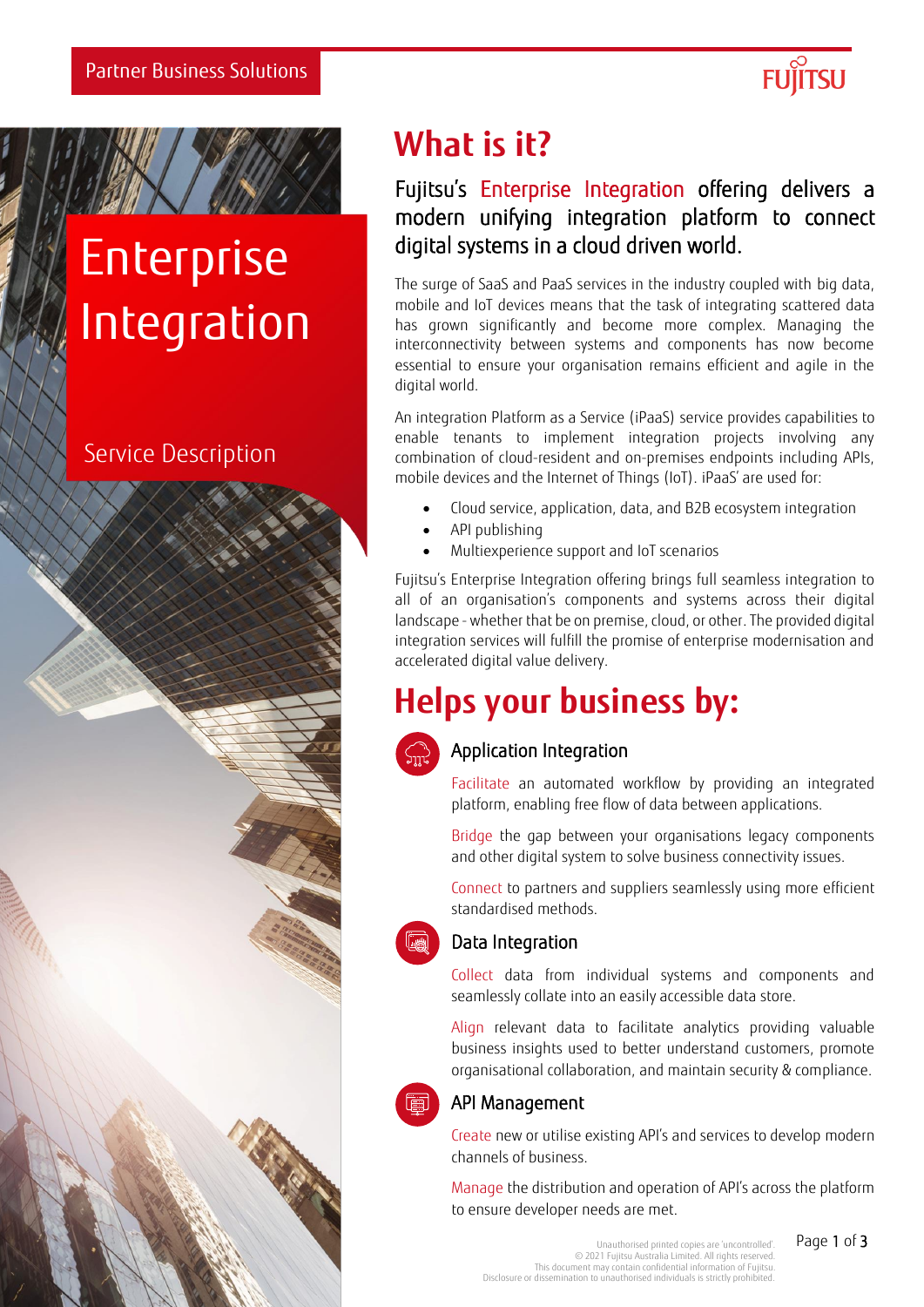## **FUJITSU**

## **How our Enterprise Integration Service works:**

Fujitsu's Enterprise Integration service provides all the key components of a modern integration platform to suit your organisational needs. Fujitsu can work collaboratively with your organisation to determine which components are required and develop a strategy to complement and build on your existing systems to create a cohesive integrated environment.

The offering utilises products from our strategic technology partners to deliver a tailored fit solution, where the relevant licenses and subscriptions will be procured via Fujitsu if required.



### Key Components

As illustrated in the architectural model above, the key components of a modern integration platform include:

- Integration Endpoints are the various systems, services or resources that your enterprise has deployed.
- Platform Connectors are the main technology components that facilitate integration with end points. Contains all the information and functionality required to connect to an endpoint. Three broad categories defined in the model are: External Oriented, Technology and System Connectors.
- The Core Integration Platform represents the main features of the service built around development, deployment, management and runtime functionality. The Additional Integration Modules represents complementary services outside the core integration functionality. These modules are not considered necessary for standard integration capability and serves to make the platform more useful and beneficial to your organisation.
- The Integration Platform Infrastructure is the layer on which the service operates and is a combination of standard infrastructure (Compute, Storage, Network, Security) coupled with the integration runtime software engine.